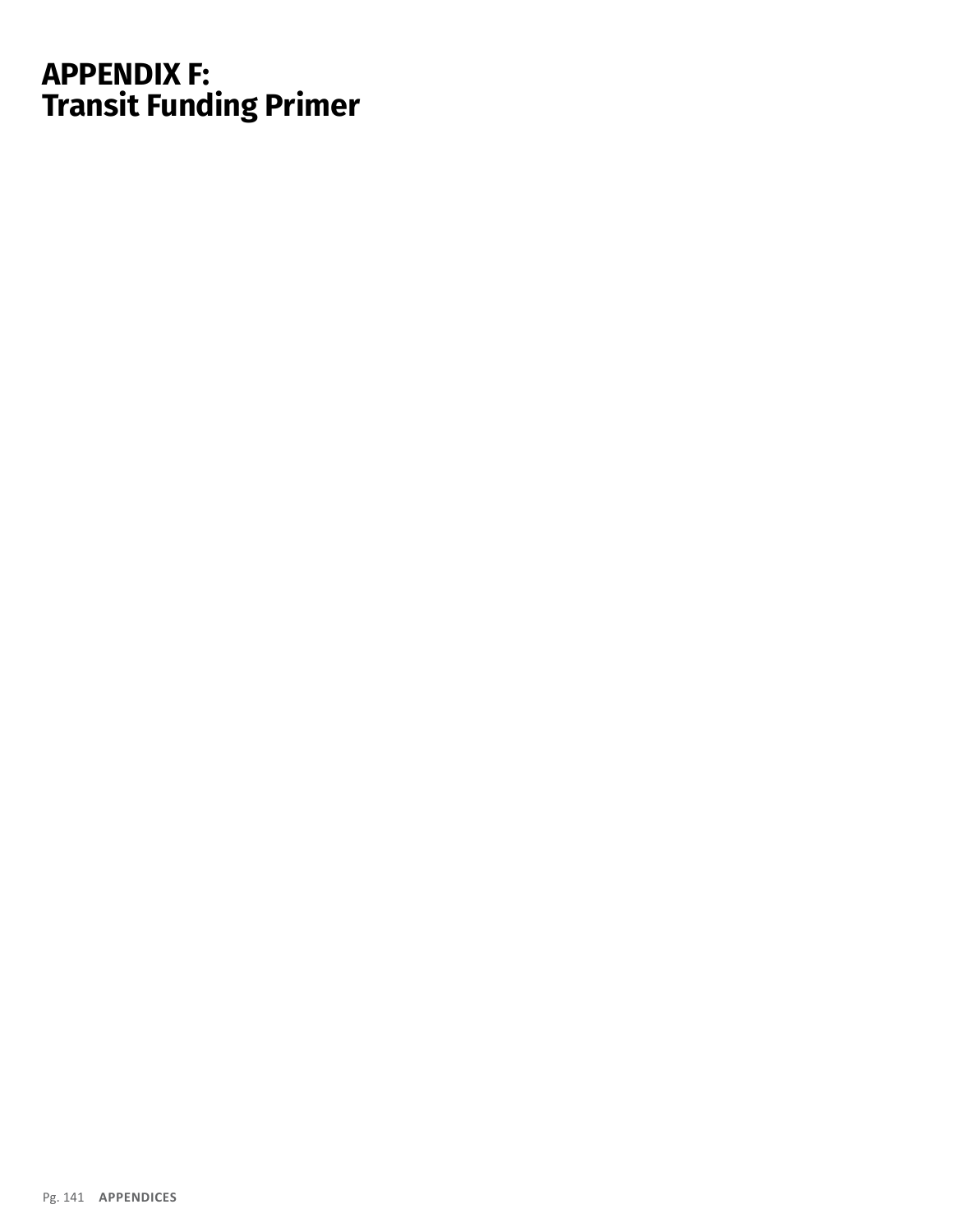

# A Primer on Transit Funding and Potential COVID-19 Impacts

August 2020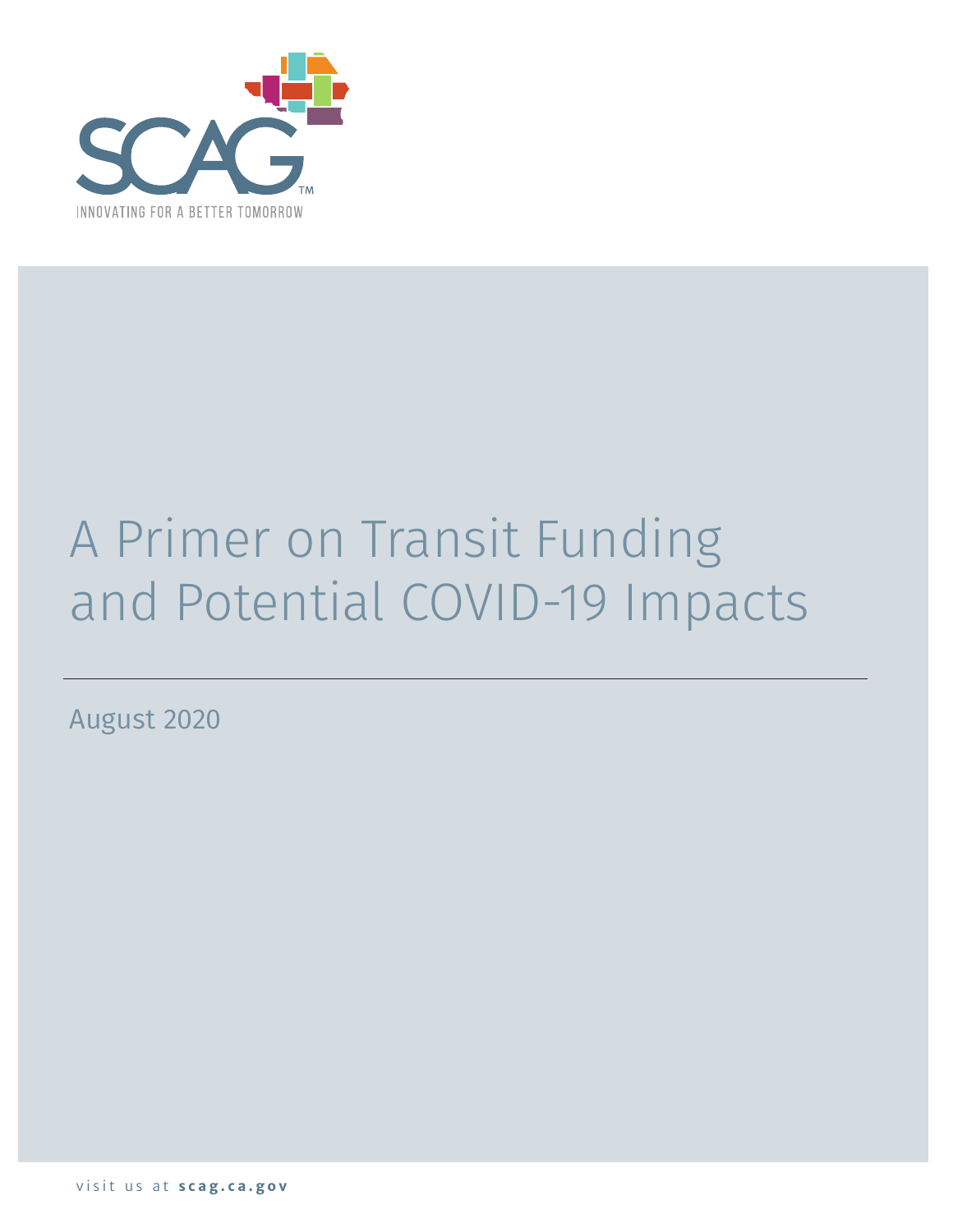## A Primer on Transit Funding and Potential COVID-19 Impacts

#### **STAFF CONTRIBUTORS:**

Jaimee Lederman Priscilla Freduah-Agyemang Philip Law Annie Nam



#### **ABOUT SCAG**

SCAG is the nation's largest metropolitan planning organization (MPO), representing six counties, 191 cities and more than 19 million residents. SCAG undertakes a variety of planning and policy initiatives to encourage a more sustainable Southern California now and in the future..

#### **MISSION STATEMENT**

To foster innovative regional solutions that improve the lives of Southern Californians through inclusive collaboration, visionary planning, regional advocacy, information sharing, and promoting best practices.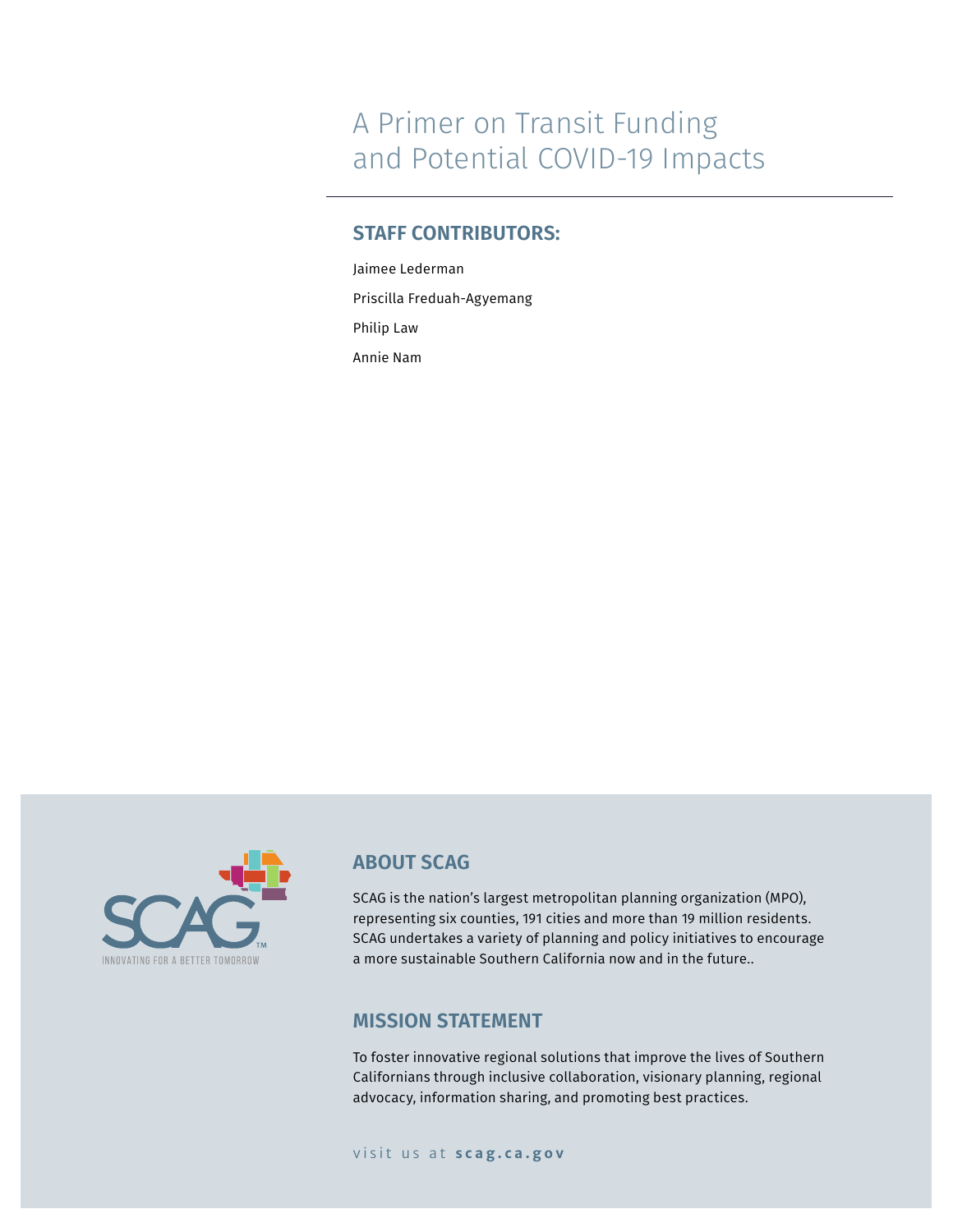# A PRIMER ON TRANSIT FUNDING AND POTENTIAL COVID-19 IMPACTS

This primer was prepared as part of SCAG's Mobility Innovation and Pricing project. In order for our region to equitably provide innovative mobility services and programs, SCAG believes that policymakers must better understand the travel patterns and needs of underrepresented communities throughout the region. This effort aims to provide a forum for a shared learning experience with community members, that can provide a foundation for increased participation in transportation policy, both through COVID recovery and beyond.

To facilitate discussions with underrepresented communities on the potential impacts of COVID-19 on transit services, SCAG has prepared a primer on how transit in the region is funded, how those funding sources could be affected by COVID-19's impact on our economy and travel, and changes to transit agency operations to address public health concerns during the pandemic. These materials can help provide a starting point for discussions with community members on how to approach recovery in a way that builds a more equitable foundation for transportation innovations in the future.

The first section of this primer is intended to provide background on core funding sources that transit agencies throughout the SCAG region typically rely on to support their capital and operating programs. The second section then discusses the possible impacts of COVID-19 and associated policy responses on current sources of funding. Lastly, it surveys a variety of short-term changes transit agencies throughout the region have implemented in response to COVID-19, and preliminary plans for recovery.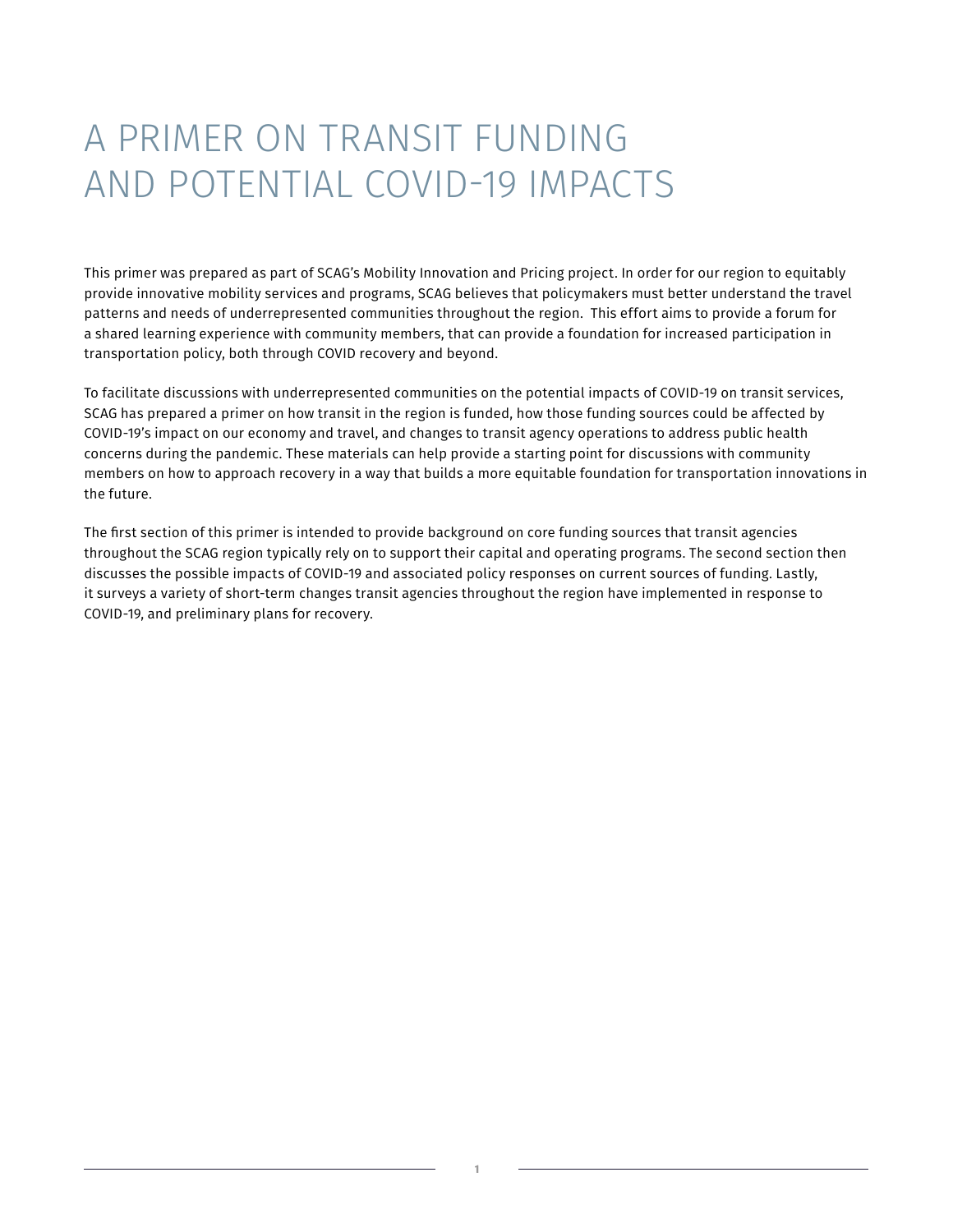#### **1. CURRENT TRANSIT FUNDING SOURCES**

Transit is generally funded through various programs and sources at the federal, state, and local levels. Local transportation includes both funding that is raised by local and county governments, and revenues generated directly by transit agencies. The table below describes the main categories of transit funding in the SCAG region, as well as the underlying sources of revenues that fund these programs.<sup>4</sup>

#### **TABLE 1** Description of Transit Funding Sources

|                                                                                                                                                                                                                                                                         | <b>Type of Transit Funding</b>                                                 | <b>Description</b>                                                                                                                                                                                                                                                                                                                                                                                                                                   | <b>Main Source of Revenue</b>                                                                                                                                                                        |
|-------------------------------------------------------------------------------------------------------------------------------------------------------------------------------------------------------------------------------------------------------------------------|--------------------------------------------------------------------------------|------------------------------------------------------------------------------------------------------------------------------------------------------------------------------------------------------------------------------------------------------------------------------------------------------------------------------------------------------------------------------------------------------------------------------------------------------|------------------------------------------------------------------------------------------------------------------------------------------------------------------------------------------------------|
| Local                                                                                                                                                                                                                                                                   | <b>Local Option Sales Tax</b><br><b>Measures</b>                               | Revenues are derived from locally imposed 0.5 to 2 percent<br>sales taxes for select counties. Five counties in the SCAG<br>region (all counties except Ventura) currently have sales tax<br>measures dedicated to transportation expenditures. The<br>percentage of sales tax revenues dedicated to transit varies<br>among the counties.                                                                                                           | Local sales tax revenue                                                                                                                                                                              |
|                                                                                                                                                                                                                                                                         | Transportation<br><b>Development Act (Local</b><br><b>Transportation Fund)</b> | The Transportation Development Act (TDA) provides two<br>major sources of funding for public transportation-the Local<br>Transportation Fund (LTF) and the State Transit Assistance<br>(STA) fund. LTF funds are derived from a 0.25 percent sales tax<br>on retail sales statewide.                                                                                                                                                                 | Local sales tax revenue                                                                                                                                                                              |
|                                                                                                                                                                                                                                                                         | <b>Transit Farebox Revenue*</b>                                                | Transit fares collected by transit operators in the SCAG<br>region.                                                                                                                                                                                                                                                                                                                                                                                  | Transit usage                                                                                                                                                                                        |
|                                                                                                                                                                                                                                                                         | <b>Highway Tolls</b>                                                           | This category includes revenues generated from express<br>lanes operated by LA Metro to fund transit in toll corridors.<br>LA Metro operates express lanes along Interstate 10 and<br>Interstate 110.                                                                                                                                                                                                                                                | <b>Express Lane revenue</b>                                                                                                                                                                          |
|                                                                                                                                                                                                                                                                         | Transit advertising and<br>auxiliary revenues*                                 | Varies across agencies. Includes advertising, income of<br>transit agency-owned property, and commercial revenues.                                                                                                                                                                                                                                                                                                                                   | Various                                                                                                                                                                                              |
| <b>State Transportation</b><br>provides funding for capital projects that increase the<br><b>Improvement Program</b><br>(STIP)<br>projects on state highways, local roads, intercity rail or<br><b>State</b><br>Agencies (RTPAs) propose 75 percent of STIP funding for |                                                                                | The STIP is a five-year capital improvement program that<br>capacity of the transportation system. The STIP may include<br>public transit systems. The Regional Transportation Planning<br>regional transportation projects in Regional Transportation<br>Improvement Programs (RTIPs). Caltrans proposes 25 percent<br>of STIP funding for interregional transportation projects in<br>the Interregional Transportation Improvement Program (ITIP). | The STIP provides funding<br>from the State Highway<br>Account (SHA), which<br>is funded through a<br>combination of the state gas<br>tax, the Federal Highway Trust<br>Fund, and truck weight fees. |
|                                                                                                                                                                                                                                                                         |                                                                                |                                                                                                                                                                                                                                                                                                                                                                                                                                                      |                                                                                                                                                                                                      |

<sup>4</sup> This list outlines the main sources of transit funding but is not exhaustive. Depending on the local jurisdiction, other sources of transit funding may include but are not limited to local general revenues, property taxes, development impact fees, and tax increment financing. For information on transportation funding in California more broadly see https://dot.ca.gov/programs/transportation-planning/economics-data-management/transportation-economics/transportation-funding-in-ca.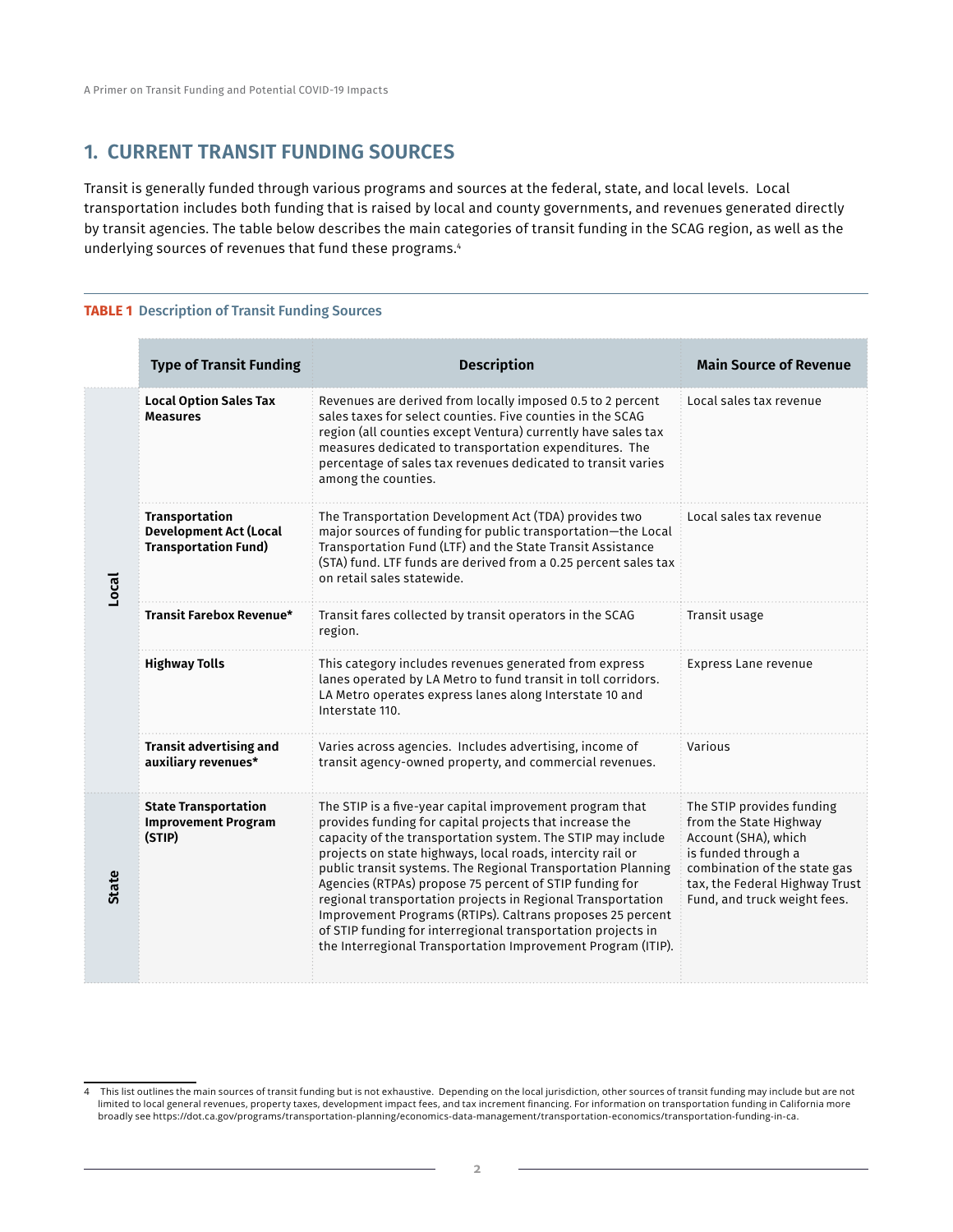#### **TABLE 1** Description of Transit Funding Sources Continued

|              | <b>Type of Transit Funding</b>                                                                        | <b>Description</b>                                                                                                                                                                                                                                                                                                                                                                                                                                                                                                                                                                                                                                                                                                              | <b>Main Source of Revenue</b>                                                                                                                                                                                                                                                                                               |
|--------------|-------------------------------------------------------------------------------------------------------|---------------------------------------------------------------------------------------------------------------------------------------------------------------------------------------------------------------------------------------------------------------------------------------------------------------------------------------------------------------------------------------------------------------------------------------------------------------------------------------------------------------------------------------------------------------------------------------------------------------------------------------------------------------------------------------------------------------------------------|-----------------------------------------------------------------------------------------------------------------------------------------------------------------------------------------------------------------------------------------------------------------------------------------------------------------------------|
| <b>State</b> | <b>State Transit Assistance</b><br>Fund (STA)                                                         | The STA distributes funding to transit operators based on<br>a formula. The funds can be used for either operational<br>support or to fund capital projects based on local priorities.                                                                                                                                                                                                                                                                                                                                                                                                                                                                                                                                          | The STA is funded by<br>diesel sales taxes and the<br>transportation improvement<br>fee (an additional registration<br>fee paid on the value of a<br>vehicle) established under<br>Senate Bill 1 (2017), which<br>increased the state gas tax,<br>and introduced other vehicle<br>fees, to fund transportation<br>statewide |
|              | <b>Cap-and-Trade Auction</b><br><b>Proceeds</b>                                                       | The Global Warming Solutions Act of 2006 (AB 32) established<br>the goal of reducing greenhouse gas (GHG) emissions<br>statewide to 1990 levels by 2020. In order to help achieve<br>this goal, the California Air Resources Board (ARB) adopted<br>a regulation to establish a Cap-and-Trade program that<br>places a "cap" on the aggregate greenhouse gas emissions<br>from entities responsible for roughly 85 percent of the<br>state's greenhouse gas emissions. As part of the Cap-and-<br>Trade program, ARB conducts quarterly auctions where it<br>sells emission allowances. Revenues from the sale of these<br>allowances fund projects that support the goals of AB 32,<br>including transit and rail investments. | Fee levied on GHG from<br>the manufacturing and oil<br>refining sector.                                                                                                                                                                                                                                                     |
| Federal      | <b>Federal Transit</b><br><b>Administration (FTA)</b><br><b>Formula Funding</b>                       | This category includes a number of FTA programs distributed<br>by formula, including FTA Section 5307 for transit capital and<br>operating assistance under certain circumstances, and is<br>distributed to urbanized areas with a formula based upon<br>population, population density, number of low-income<br>individuals, and transit revenue and passenger miles of<br>service.                                                                                                                                                                                                                                                                                                                                            | Federal gas tax, federal<br>general funds                                                                                                                                                                                                                                                                                   |
|              | <b>Federal Transit</b><br><b>Administration (FTA)</b><br><b>Discretionary Grant</b><br><b>Funding</b> | This category includes discretionary grant funding available<br>on a competitive basis through FTA 5309 Capital Investment<br>Grants for new fixed guideways or extensions and bus rapid<br>transit projects and projects that improve capacity on an<br>existing fixed guideway system.                                                                                                                                                                                                                                                                                                                                                                                                                                        | Federal general funds                                                                                                                                                                                                                                                                                                       |
|              | <b>Other Federal Funding</b>                                                                          | The federal government also provides funding through<br>programs such as Congestion Mitigation Air Quality (CMAQ)<br>to fund new transit service and system expansion needs,<br>in addition to numerous non-transit projects, that help<br>support efforts to reduce mobile source emissions in<br>areas designated as non-attainment or maintenance of<br>the National Ambient Air Quality Standards (NAAQS). Other<br>programs include the Surface Transportation Block Grant<br>(STBG), which provides flexible funding to preserve and<br>improve the conditions on federal-aid highways, public<br>roads, pedestrian and bicycle infrastructure, as well as<br>transit capital projects.                                   | Federal gas tax. federal<br>general funds                                                                                                                                                                                                                                                                                   |

*Note: funding sources denoted by \* are raised directly by transit agencies. Because direct funding sources (e.g. farebox revenue) are earned locally, they can be consolidated into the local funding category.*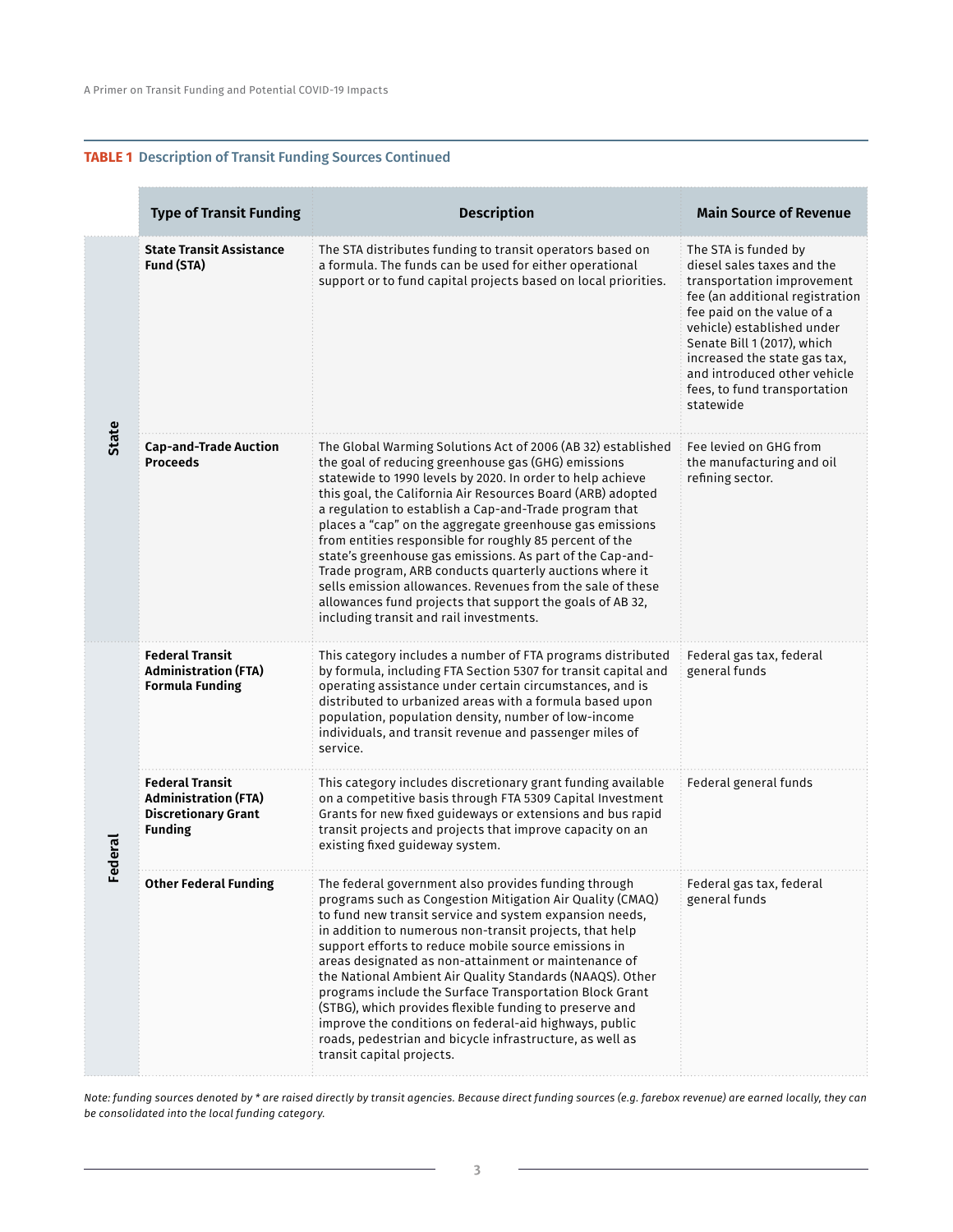Table 2 shows the amount and percent of funding by source for all transit operators within the SCAG region based on historical data from the 2018 National Transit Database (NTD), the most recent year for which data is available. NTD data is self-reported by transit operators and must conform to standardized categories. Thus, funding from various state programs described above are aggregated into a single category, along with other minor discrepancies in categories. This data includes funding for both capital investment and operations.

While there is some variation between operators in the region, discussed further below, in aggregate, the largest single source of funding for transit in the SCAG region are sales taxes for transit enacted at the county level, which account for over 40% of all transit funding. Federal Transit Administration formula funding (13%), various sources of state transit funding (12%), and revenues from passenger fares (11%) also provide sources of transit funding.

#### **TABLE 2** Percentage of Transit Funding in the SCAG Region by Source

| <b>Funding Program</b>                 | <b>Percent of Total Regional Transit Funding</b> |  |
|----------------------------------------|--------------------------------------------------|--|
| <b>Sales Taxes</b>                     | 44.20%                                           |  |
| <b>FTA Formula Funds</b>               | 12.53%                                           |  |
| <b>State Transportation Funds</b>      | 11.75%                                           |  |
| <b>Total of Passenger Fares</b>        | 10.81%                                           |  |
| <b>FTA Capital Program</b>             | 7.86%                                            |  |
| <b>Revenue from Local General Fund</b> | 3.75%                                            |  |
| <b>State General Fund Revenue</b>      | 2.13%                                            |  |
| <b>Other Direct Revenue</b>            | 2.05%                                            |  |
| <b>Tolls</b>                           | 1.34%                                            |  |
| <b>Other Federal Funds</b>             | 2.91%                                            |  |
| <b>Other Local Funds</b>               | 0.66%                                            |  |
| <b>TOTAL</b>                           | 100.00%                                          |  |

#### **1.1 FUNDING SOURCE BY GOVERNMENT LEVEL**

As described in the table above, transit funding comes from a variety of federal, state and local sources, in addition to revenues raised by transit providers directly. Figure 1 below shows the breakdown by funding source for all transit providers in the SCAG region. Directly generated funding includes farebox revenue and other revenue raised by transit agencies (including advertising, income of transit agency-owned property, and commercial revenues).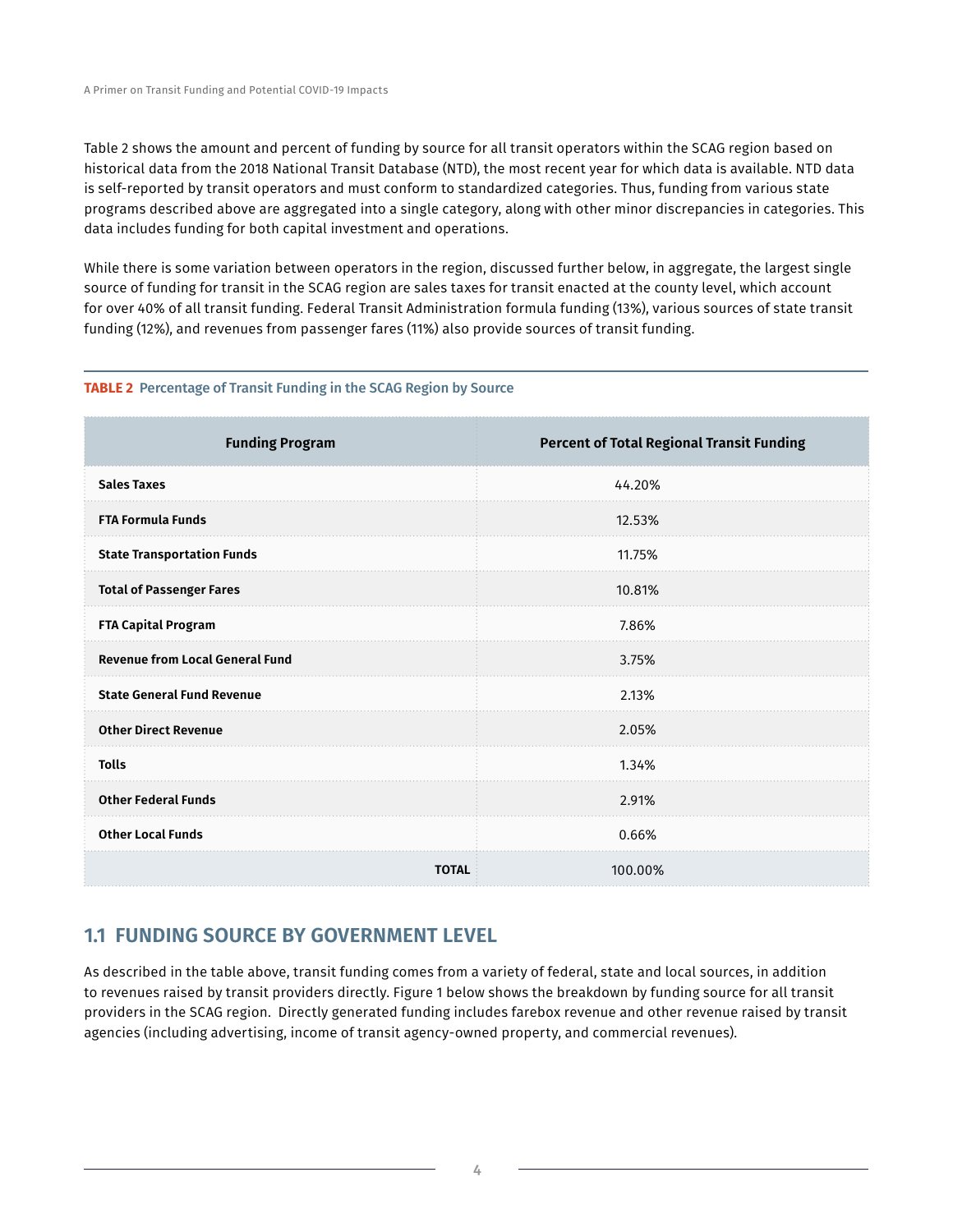Local and directly generated sources provide almost 75% of all transit funding in the SCAG region. Further, the predominance of federal funding is restricted to capital uses. Local sources are necessary to support operations and maintenance needs, which will only become more critically important as transit agencies plan for COVID-19 recovery.

Each operator within the SCAG region relies on its own mix of funding from these sources. The chart below shows the distribution of revenues by funding source for each operator. Due the unique funding mix of each operator, the degree of potential impacts from COVID-19 and associated policies may vary among operators. Note that this data does not include smaller transit operators within the SCAG region that did not report income to NTD.



#### **FIGURE 1** Transit Funding Sources in the SCAG Region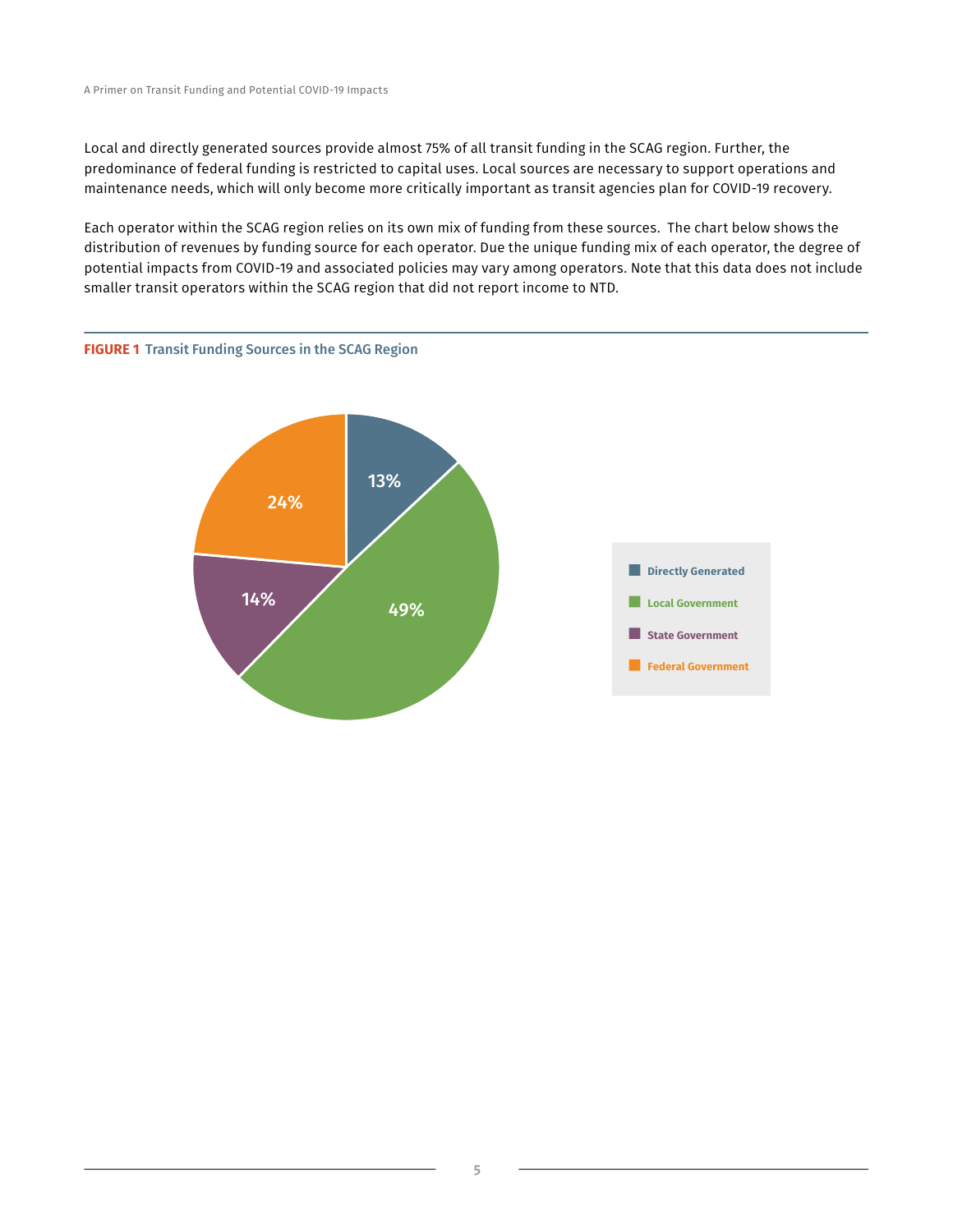

#### **FIGURE 2** Transit Agency Funding Sources by Government Level

*Note: Riverside County Transportation Commission is not a transit agency, but reports revenue from vanpool service to NTD.*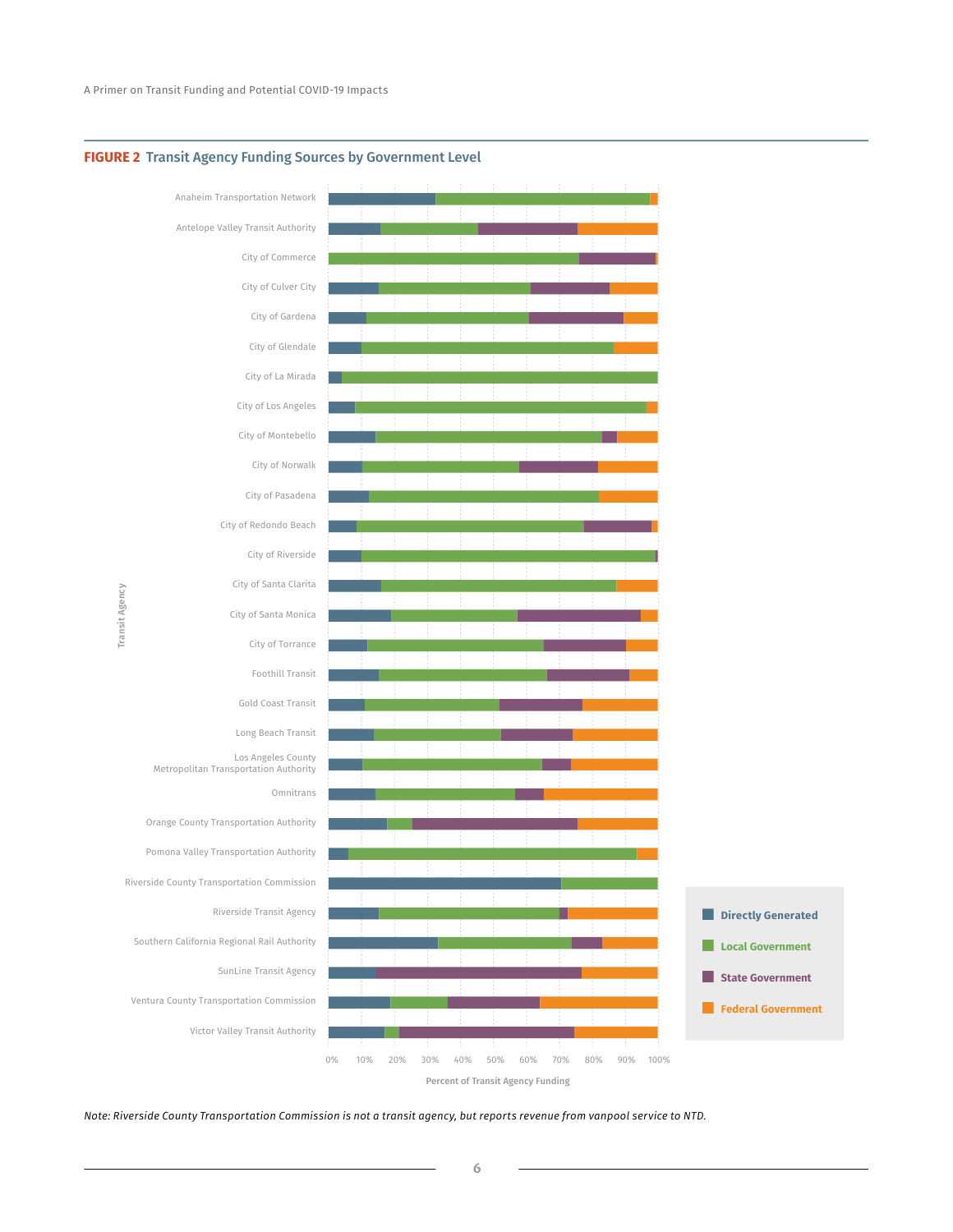#### **2. IMPACTS OF COVID-19 TRANSIT FUNDING**

The table below briefly describes in more qualitative terms, the possible impacts from COVID-19 and associated policies to each of the funding sources described above. SCAG and our partner agencies continue to monitor preliminary attempts to quantify the impacts of COVID-19 and associated policies on funding sources, but this assessment is intended to provide some context on how the source of funds, depending on how it's generated, can be impacted.

#### **TABLE 3** Potential Impacts of COVID-19 on Transit Funding Sources

|  | <b>Type of Transit Funding</b>                                                 | <b>Main Sources of Funding</b> | <b>Description of Potential COVID-19 and Associated</b><br><b>Policy Impacts</b>                                                                                                                                                                                                                                                                                                                                                                                                   |
|--|--------------------------------------------------------------------------------|--------------------------------|------------------------------------------------------------------------------------------------------------------------------------------------------------------------------------------------------------------------------------------------------------------------------------------------------------------------------------------------------------------------------------------------------------------------------------------------------------------------------------|
|  | <b>Local Option Sales Tax</b><br><b>Measures</b>                               | Local sales tax revenue        | Local sales tax revenue is directly linked to general economic<br>conditions. During a recession, people buy less, which<br>reduces sales tax revenues.                                                                                                                                                                                                                                                                                                                            |
|  | Transportation<br><b>Development Act (Local</b><br><b>Transportation Fund)</b> | Local sales tax revenue        | Local sales tax revenue is directly linked to general economic<br>conditions. During a recession, people buy less, which<br>reduces sales tax revenues.                                                                                                                                                                                                                                                                                                                            |
|  | <b>Transit Farebox Revenue</b>                                                 | Transit usage                  | Transit farebox revenue is directly linked with the level of<br>transit ridership. If people who can, choose not to ride<br>transit due to health and safety reasons, farebox revenue<br>will decline. Additionally, during the epidemic, some transit<br>agencies suspended fare collection, and it remains to be<br>seen when and how fare collections would be reinstated.<br>Reductions in service that lower ridership would lower<br>farebox revenues, but also lower costs. |
|  | <b>Highway Tolls</b>                                                           | Express Lane toll revenue      | Reduced travel due to a recession and a likely increase in<br>telework could reduce congestion, lowering the incentive to<br>use express lanes.                                                                                                                                                                                                                                                                                                                                    |
|  | <b>Transit Advertising and</b><br><b>Auxiliary Revenues</b>                    | Various                        | Varies, but presumably would decrease in conjunction with a<br>recession.                                                                                                                                                                                                                                                                                                                                                                                                          |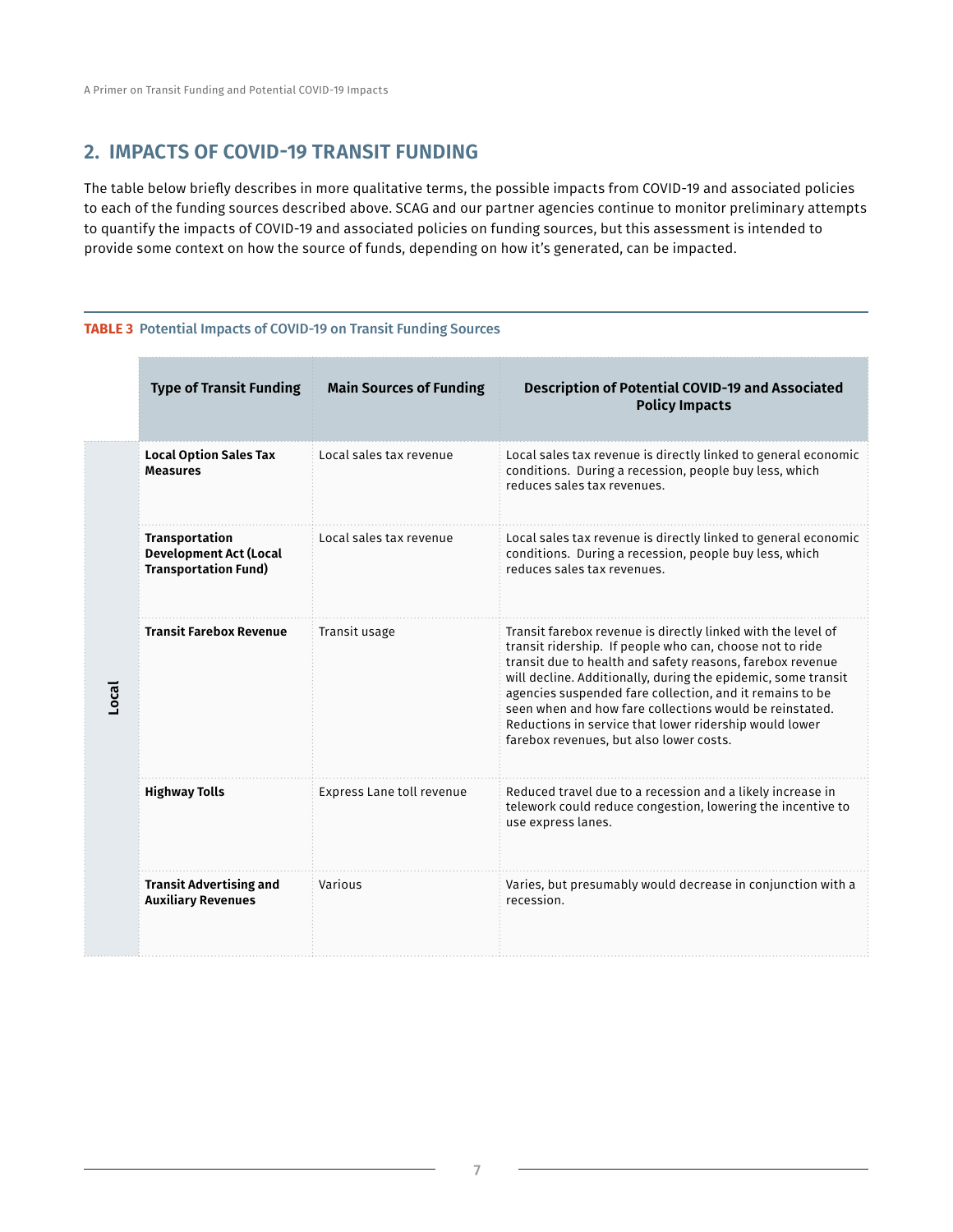#### **TABLE 3** Potential Impacts of COVID-19 on Transit Funding Sources Continued

|              | <b>Type of Transit Funding</b>                                                | <b>Main Sources of Funding</b>                                                                                                                                                                | Description of Potential COVID-19 and Associated<br><b>Policy Impacts</b>                                                                                                                                                                                                                                                                                                                                                                                                                                                      |
|--------------|-------------------------------------------------------------------------------|-----------------------------------------------------------------------------------------------------------------------------------------------------------------------------------------------|--------------------------------------------------------------------------------------------------------------------------------------------------------------------------------------------------------------------------------------------------------------------------------------------------------------------------------------------------------------------------------------------------------------------------------------------------------------------------------------------------------------------------------|
| <b>State</b> | <b>State Transportation</b><br><b>Improvement Program</b><br>(STIP)           | State gas tax revenues                                                                                                                                                                        | Gas tax revenue depends on how many miles people drive,<br>which could decrease due to a recession and a likely increase<br>in telework.                                                                                                                                                                                                                                                                                                                                                                                       |
|              | <b>State Transit Assistance</b><br>Fund (STA)                                 | The STA is funded by<br>diesel sales taxes and the<br>transportation improvement<br>fee ("TIF," an additional<br>registration fee paid on the<br>value of a vehicle) established<br>under SB1 | TIF revenues increase with the purchase of newer vehicles.<br>While a recession may cause many to defer buying a newer<br>and more expensive cars, early reports from China indicate<br>that overall car purchases may increase because people<br>want to avoid using transit, leading to a possible increase<br>in revenues. Diesel fuel is purchased largely by trucks and<br>depends on overall level of economic activity.                                                                                                 |
|              | <b>Cap-and-Trade Auction</b><br><b>Proceeds</b>                               | Fee levied on GHG from the<br>manufacturing and oil refining<br>sector                                                                                                                        | Cap and Trade revenues are based on the emissions by<br>manufacturing and oil refining in California. A reduction in<br>overall economic activity due to a recession would reduce<br>emissions from these sectors, reducing Cap and Trade<br>revenues. Cap and Trade revenues from the oil refining<br>industry would also decrease if people drive less due to job<br>loss and increased teleworking.                                                                                                                         |
| deral<br>ڡؖ  | <b>Federal Transit Agency</b><br><b>Formula Funding</b>                       | Federal gas tax, federal<br>general funds                                                                                                                                                     | Federal funding levels are determined through federal<br>legislation. The main source of funding for federal<br>transportation spending is the federal gas tax. Gas tax<br>revenue depends on how many miles people drive, which<br>could decrease due to a recession and a likely increase in<br>telework. However, the federal government can use federal<br>general funds for spending on transportation.                                                                                                                   |
|              | <b>Federal Transit Agency</b><br><b>Discretionary Grant</b><br><b>Funding</b> | Federal general funds                                                                                                                                                                         | Federal funding levels are determined through federal<br>legislation. The main source of funding for federal<br>transportation spending is the federal gas tax. Gas tax<br>revenue depends on how many miles people drive, which<br>could decrease due to a recession and a likely increase<br>in telework. However, the federal government can use<br>federal general funds for spending on transportation. FTA<br>Discretionary 5309 Fixed Guideway Capital Investment Grants<br>program is funded by federal general funds. |
|              | <b>Other Federal Funding</b>                                                  | Federal gas tax, federal<br>general funds                                                                                                                                                     | Federal funding levels are determined through federal<br>legislation. The main source of funding for federal<br>transportation spending is the federal gas tax. Gas tax<br>revenue depends on how many miles people drive, which<br>could decrease due to a recession and a likely increase in<br>telework. However, the federal government can use federal<br>general funds for spending on transportation.                                                                                                                   |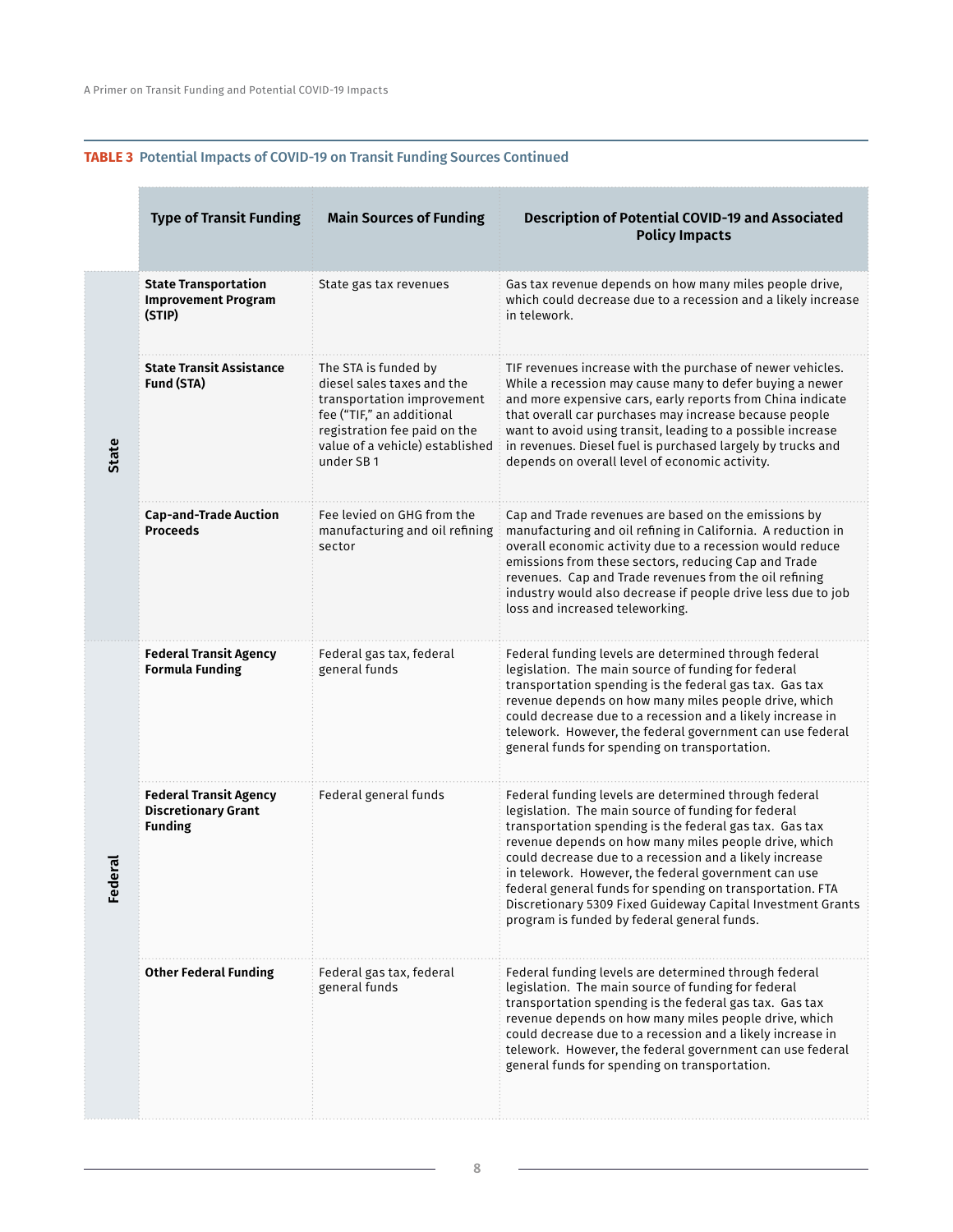#### **2.1.1 ECONOMIC RECESSION**

The likelihood of a prolonged economic recession resulting from COVID-19 will probably cause the greatest transit funding crisis in the SCAG region. The largest impact on transit funding will likely be a reduction in sales tax revenue, both because of the importance of this source of funding and a reduction in general consumer spending. This would result in a decrease in funding through local sales taxes, and also in state transit funding through the TDA. A reduction in consumer demand for goods would also extend to a reduction in trucking activity that would reduce diesel tax revenues that fund transit at the state level.

#### **2.1.2 TRANSIT RIDERSHIP CHANGES**

Transit farebox revenue is directly linked with the level of transit ridership. If people who can, choose not to ride transit due to health and safety reasons, farebox revenue will decline. Additionally, during the epidemic, some transit agencies suspended fare collection to limit driver/passenger interaction, and it remains to be seen when and how fare collection would be reinstated. Reductions in service that lower ridership would lower farebox revenues, but could also lower costs. As of June 2020, information reported to the California Transit Association (CTA) shows transit operators in the SCAG region have lost about 65% to 85% of their ridership. The region's largest operator, Metro, reported a 65% decline in bus ridership and 75% decline in rail ridership about two months into the stay at home order, and reported a 95% reduction in passenger fare revenues during the last two weeks of March. More recent data reported to the NTD suggest a modest recovery of ridership levels coinciding with the phased reopening of the economy, but overall ridership remains far below pre-pandemic levels.

#### **2.1.3 VEHICLE MILES TRAVELED (VMT) CHANGES**

Vehicle Miles Traveled VMT directly impacts funding sources derived from fuel taxes, including state and federal gas taxes. Stay-at-Home orders led to severe short-term reductions in VMT. The chart below shows the average reduction in daily VMT for each county in the SCAG region for the period of early March 2020 through mid-June 2020, compared with the average daily VMT for January 2020. At their lowest points in mid-April, daily VMT reductions ranged from 85% in Orange County to 60% reduction in Imperial County. Daily VMT has risen steadily since then as reopening has begun, and ranged from 20%-40% reduction by mid-July.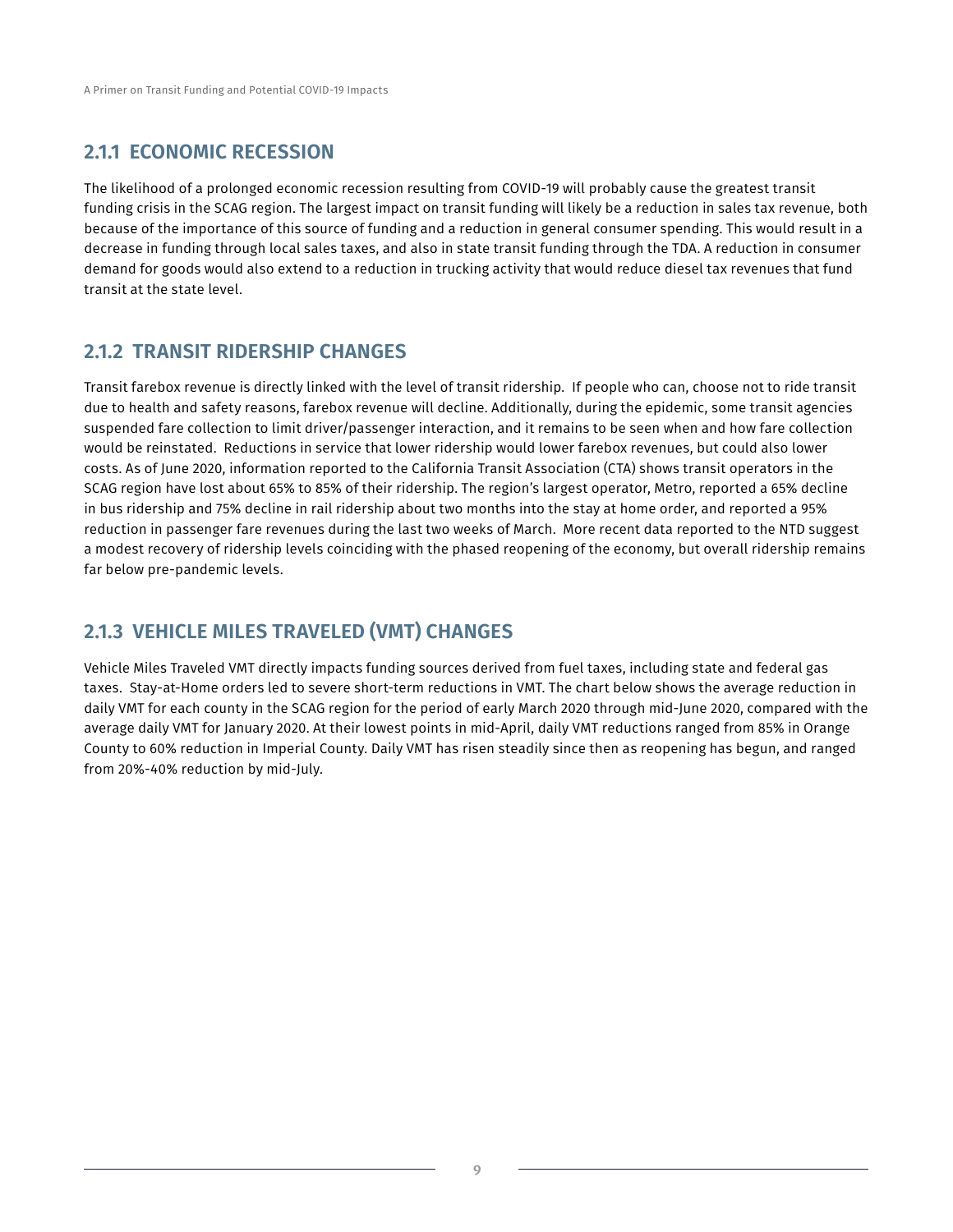



Longer-term forecasts of VMT depend on several factors. Historically, VMT has decreased in the short-term during past economic recessions but increased in the long-term in the SCAG region. Increases in telework, either on a short-term or permanent basis could lead to a decrease that is greater and longer compared to previous economic downturns. Conversely, travelers switching modes from transit to personal car due to health concerns, and possible service reductions, could put upward pressure on VMT and increase congestion. Early evidence from China shows that there has been an increase in vehicle purchases following reopening.

#### **2.1.4 CARES ACT FEDERAL FUNDING PACKAGE**

As part of the CARES Act, the federal government provided \$25 billion in emergency funding for public transit agencies nationwide, with \$22.7 billion provided through the Sec. 5307 Urbanized Area Formula Grant funding program<del>'</del> and \$2.2 billion provided through the Sec. 5311 Rural Formula funding programs.5 The funding can be used for transit operations including operations and maintenance, safety and sanitation, and staff expenses (including salaries and administrative leave).

*Source: Streetlight Data*

<sup>4</sup> The CARES Act provides funding to the Section 5307 Urbanized Area Formula Grant program through the formulas identified in Section 5336, Section 5337 - State of Good Repair, and Section 5340 Growing States and High Density Formula Factors. These amounts are combined to show a single amount. An area's apportionment amount includes regular Section 5307 funds, Small Transit Intensive Cities funds, Section 5337 State of Good Repair, and Section 5340 Growing States and High Density States formula funds, as appropriate. See https://www.transit.dot.gov/funding/apportionments/table-2-fy-2020-cares-act-section-5307-urbanized-area-apportionments.

<sup>5</sup> Section 5311 and Section 5340 were combined to show a single amount. The State's apportionment under the column heading "Section 5311 and 5340 Apportionment" includes Section 5311 and Growing States funds. See https://cms7.fta.dot.gov/funding/apportionments/ table-3-fy-2020-cares-act-section-5311-rural-area-apportionments.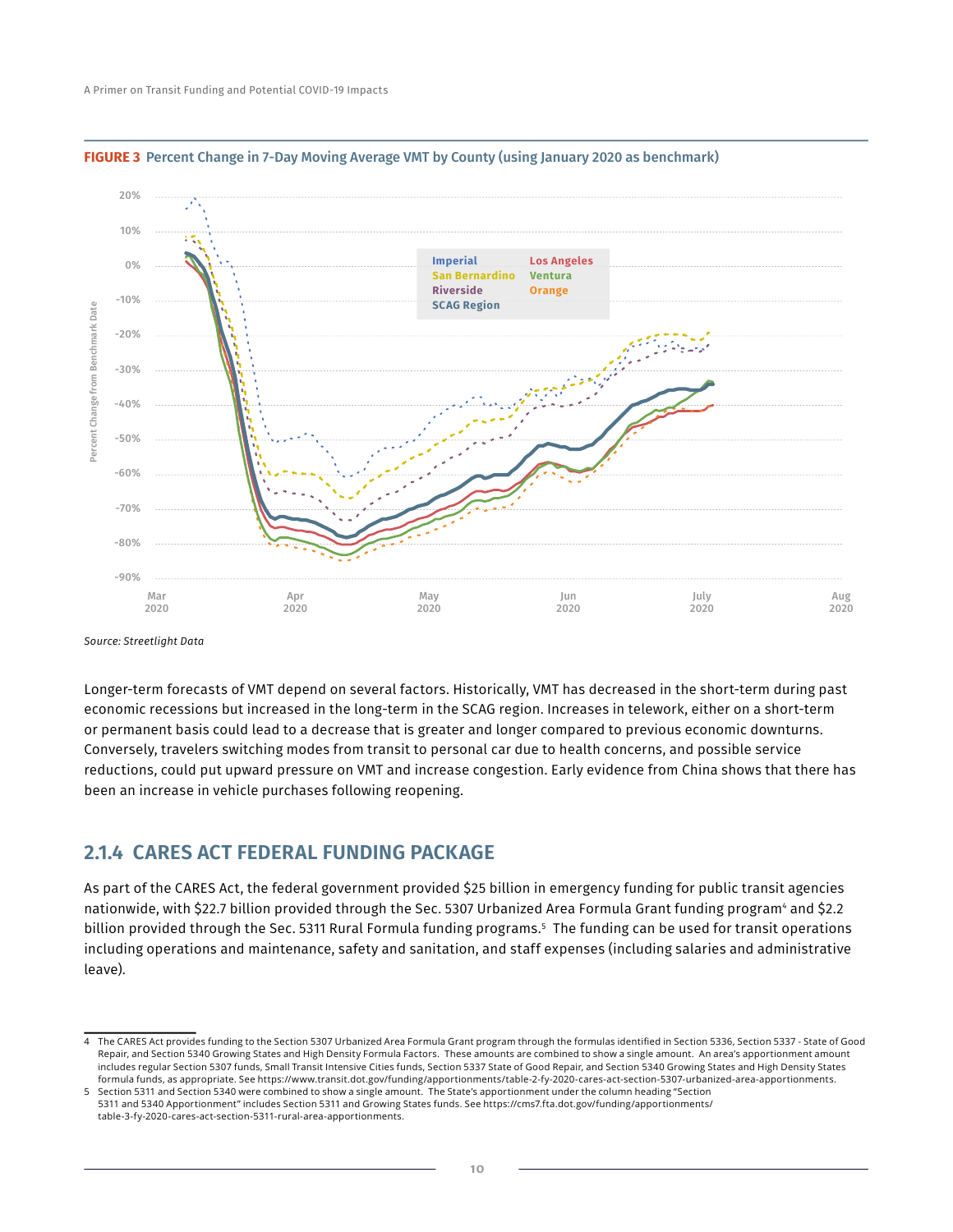Under the Sec. 5307 urban program, the SCAG region will receive a total of \$1.612 billion. The funds are apportioned by area using existing FTA formulas to urbanized areas, as opposed to by transit provider. The distribution of funding depends upon population, density, and transit service. The initial federal apportionments are as follows:

- The Los Angeles-Long Beach-Anaheim area receives \$1,215,978,439.
- The Riverside-San Bernardino area receives \$137,566,673
- The Indio-Cathedral City, CA area receives \$16,055,891.
- The Lancaster-Palmdale, CA area receives \$47,875,609.
- The Mission Viejo-Lake Forest-San Clemente, CA area receives \$42,599,365.
- The Murrieta-Temecula-Menifee, CA area receives \$14,423,497.
- The Oxnard area receives \$41,148,230.
- The Santa Clarita area receives \$20,865,603.
- The Thousand Oaks area receives \$18,272,209.
- The Victorville-Hesperia area receives \$24,756,254.

Additional funding was apportioned to state governors for smaller urbanized areas, including in the SCAG region:

- The Camarillo area receives \$4,048,903
- The El Centro-Calexico area receives \$10,590,846
- The Hemet area receives\$9,841,873
- The Simi Valley area receives \$7,955,434
- The Yuma area receives \$60,951

Under the CARES Act, funding is received by the County Transportation Commissions (e.g. Metro, OCTA, RCTC), which then allocates the funding among transit agencies within the county. Because urbanized areas within the region spans multiple counties (for example, Los Angeles-Long Beach-Anaheim), SCAG first apportioned the funding among the County Transportation Commissions. Similarly, SCAG allocated funding for Metrolink throughout the region.

#### **3. THE IMPACT OF COVID-19 ON TRANSIT OPERATIONS**

Any funding changes that result from COVID-19 must ultimately be viewed through the lens of how they relate to the services offered to riders, and there is much that we cannot predict about what the transportation system and travel patterns will look like in the near future. Declining revenues will likely lead to a reduction in new capital investment and could lead to service reductions in some situations. But the impact from COVID-19 will undoubtedly be a transit system dramatically altered to reflect the "new normal", incorporating concerns about health and safety of both passenger and transit agency employees, the likely continued implementation of some social/physical distancing measures, and adaptation to changing travel patterns. The crisis has highlighted more than ever that transit provides a critical "frontline" service to essential workers and the most vulnerable members of our communities.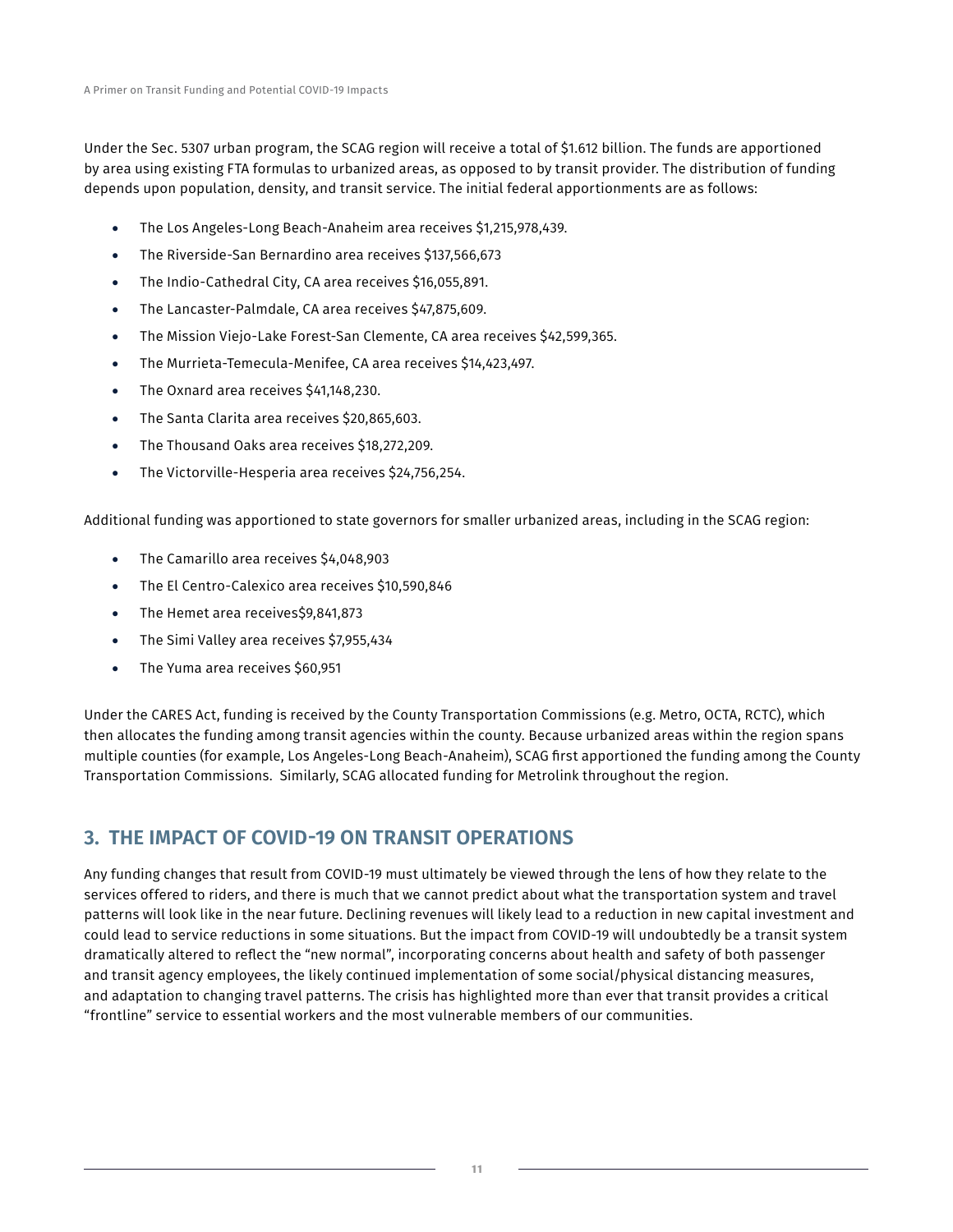#### **3.1 HOW SCAG REGION OPERATORS ARE RESPONDING TO COVID-19**

SCAG asked the transit agencies on its Regional Transit Technical Advisory Committee (RTTAC) to identify how they were responding to the COVID-19 crisis to 1) facilitate information sharing and inter-agency coordination and to 2) serve as a resource for agencies while planning for service changes. Transit agencies were asked to share information on safety measures, service changes, fare collection, communication strategies, changes to school service, challenges and next steps as they navigate the reduction in demand due to the shelter in place orders. The summary provided below reflects the responses received from March 30 to May 7. As transit operators navigate the current reopening measures in their respective counties and cities, conditions are changing. Agencies are setting up recovery plans for operations that align with health officials' directives. For instance, LA Metro's Recovery Task Force recommendations not only outlines what the agency is doing to increase service hours but also steps to reintroduce riders to transit and overall improvements in the long term.

#### **3.1.1 PUBLIC HEALTH CONCERNS**

Transit operators engaged in best practices to cleaning and disinfecting transit vehicles as recommended by the CDC and public health professionals in order to reduce the spread of the virus to transit workers and the riders. Most transit agencies increased cleaning and disinfecting buses and trains (e.g. Metro and Metrolink), and at transit stops, shelters, facilities and maintenance yards. High contact points such as doors, armrests, stop pull chords, fareboxes and Ticket Vending Machines (TVMs) were cleaned and disinfected regularly (e.g. Montebello Bus Lines, Antelope Valley Transit Authority, Victor Valley Transit Authority).

While many agencies required face coverings for both operators and riders (e.g. City of Beaumont), other agencies such as City of Norwalk Transit, Ojai and Gold Coast Transit, supplied face coverings to bus operators. To maintain social/ physical distancing, agencies posted signs on the buses to alert riders to maintain at least six (6) feet separation per CDC guidelines. Long Beach Transit (LBT) launched a "Skip a Seat, Skip a Row, Stop the Spread" campaign to encourage social distancing on their buses. Agencies also erected barriers to protect bus operators.

#### **3.1.2 SERVICE CHANGES**

Agencies implemented service adjustments to respond to the slow ridership and lower demands following the stay at home orders. Service changes for most transit agencies in the region ranged from shift to weekend, Saturday/Sunday, holiday schedules, to completely newly created modified schedules. Metrolink started implementing reduced service changes in late March.

Other agencies like Foothill Transit created different scenarios through their Computer-Aided Dispatch/Automatic Vehicle Location (CAD/AVL) platform meant to be implemented as the crisis unfolded based on ridership levels. Imperial County Transportation Commission (ICTC) operated all transit services except Imperial Valley College stops, while LADOT implemented different changes by a percentage (e.g. 15% on DASH, 50% on Commuter Express) on the various services they provide based on ridership decline.

For agencies that operated school related schedules, such school trippers were either suspended (e.g. Orange County Transit Authority, Beach Cities Transit, Santa Clarita Transit, Montebello Bus Lines, Riverside Transit Agency) or reduced (e.g. LBT, Santa Monica Big Blue Bus) due to the school closures.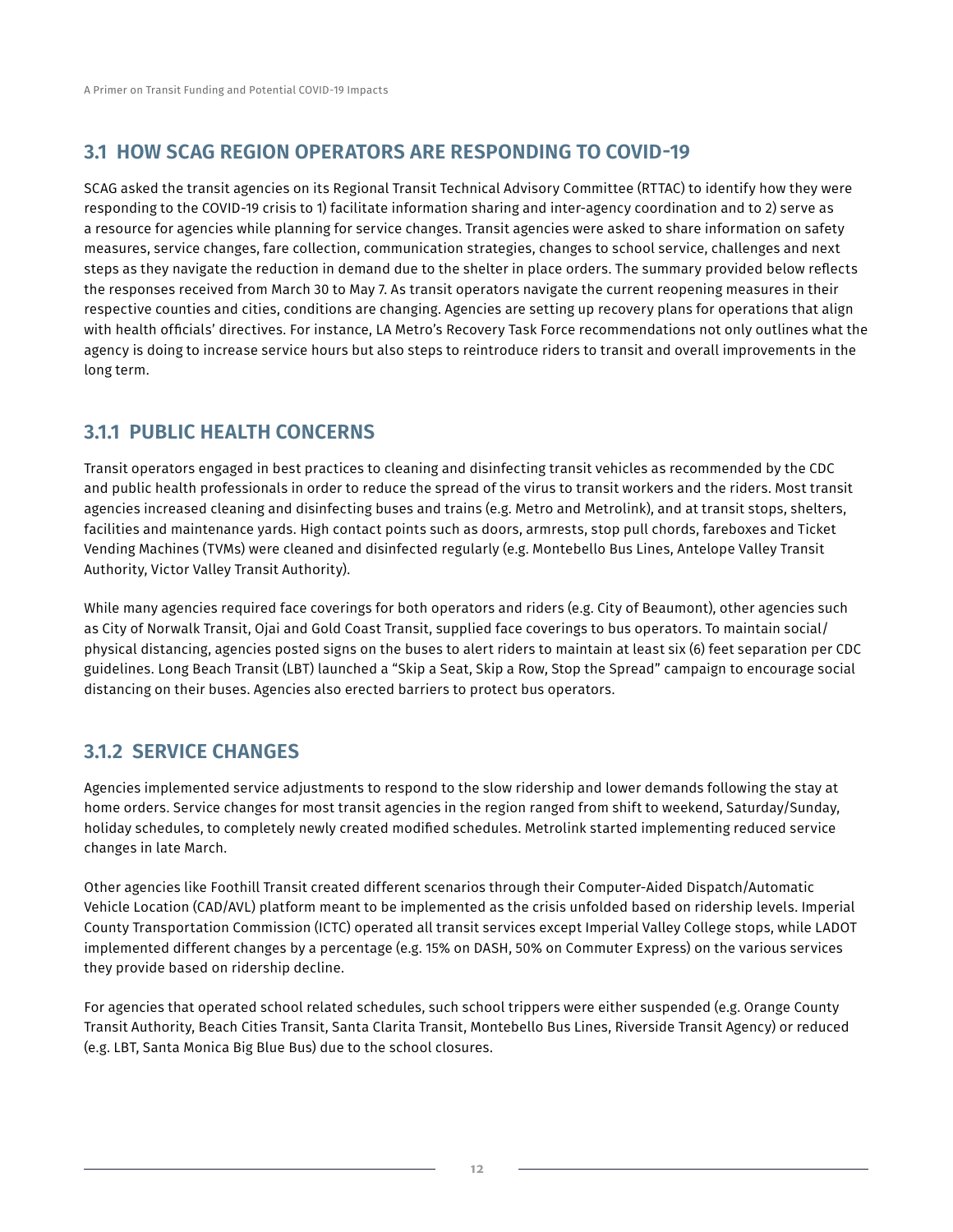ADA Paratransit service providers continued to provide service but many rides were restricted to only medical or essential life sustaining (such as grocery) trips, e.g. Gold Coast Transit District. Access services did not implement any service reduction despite about 50% ridership decline, and offered only "solo trips" in lieu of shared rides due to the need for social/physical distancing.

#### **3.1.3 REAR DOOR BOARDING AND FARE SUSPENSION**

Transit agencies implemented mandatory rear-door boarding on buses to further protect operators and riders from contracting the virus. Boarding through the front doors were restricted to riders with mobility devices that require the use of the bus ramp. Rear-door boarding policies were associated with fare suspension for many agencies like Omnitrans, Sunline Transit, and LA County municipal bus operators.

#### **3.1.4 OTHER CHALLENGES**

In addition to the reduced fare revenues associated with the significant ridership loss, transit agencies outlined additional short- and long-term challenges that may impact the way transit is delivered in the region.

Agencies expressed concern about the ability to keep transit staff employed, and how to protect operators from catching the disease while they interacted with riders daily. The American Public Transportation Association (APTA) reported that an overwhelming majority of transit agencies are using their CARES Act funding to maintain their workforce and avoid layoffs.

Agencies also acknowledged the need for decision-making processes for future service modifications while others were concerned about how interruptions to planned service plan implementations and delivery schedule of infrastructure projects will impact planning (e.g. LADOT's Zero Emission Buses)

Finally, not only did transit agencies fear the potential tax revenue reduction that will impact annual Transportation Development Act (TDA) allocations, they were also concerned about the additional cost related to increased cleaning and procurement of Personal Protective Equipment (PPE).

#### **3.2 PLANNING FOR RECOVERY**

As the stay-at-home orders are lifted and the economy gradually begins to reopen, safety and social/physical distancing requirements present a challenge to operators already facing funding shortfalls. Not only will transit agencies be confronted with increased costs due to cleaning and disinfecting, but they may need to operate more vehicles at greater frequencies to meet demand while still allowing for a 6-foot separation between passengers.

#### **3.2.1 LEVEL OF SERVICE RESTORATION**

Demand for transit may be returning, and transit agencies must determine whether to continue to run reduced services and gradually switch to regular schedules, or resume regular services outright. Beginning June 1, some agencies planned to resume regular local and commuter services, but the such plans will need to be considered through the lens of the safety and health of both transit workers and riders. The notion of people likely to return to their personal vehicles until such time when a vaccine is found is undauntedly true, but the demand for transit will continue to grow as the traffic congestion increases, among other factors. Non-essential workers returning to work including those who can no longer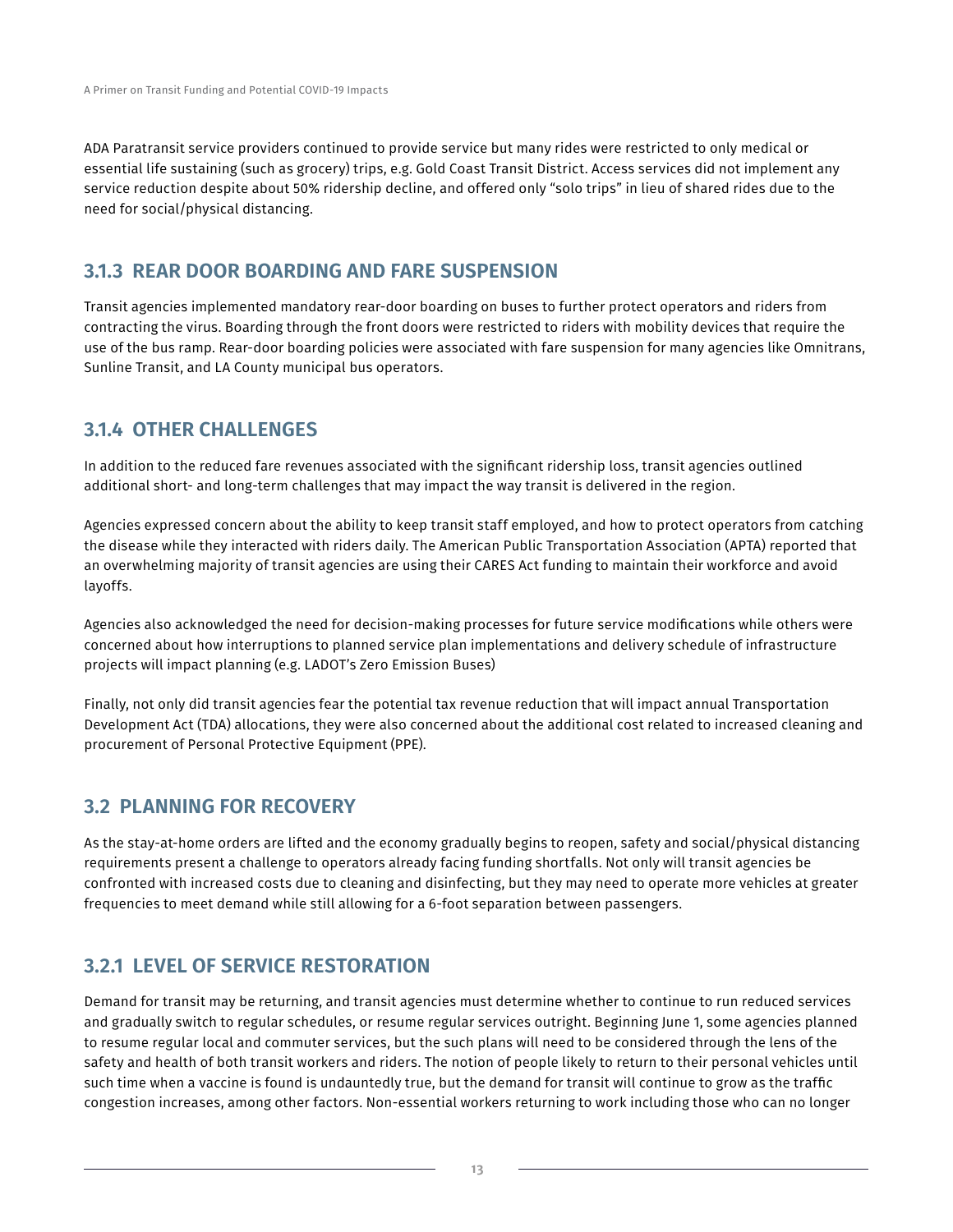afford cars due to pandemic related job losses, for instance, will benefit from frequent transit services. Transit agencies need to place themselves in the position to respond to the demand sooner than later. Some agencies have already received requests to restore Express lines but lack the fiscal capacity to quickly do so. Agencies are also thinking about how to safely run school trippers when schools reopen.

Los Angeles County Metropolitan Transportation Authority (LA Metro), the largest transit operator in the SCAG region issued a 4-phase plan to restore service as follows:4

- Phase 1 is projected to take place in June with some modest gains in service on their busiest corridors to accommodate returning non-essential trips.
- Phase 2 is projected to take place as early as July and August with additional service with an eye toward providing transit service for students returning to school and additional people returning to work.
- Phase 3 is projected to take place between September and November and include modest gains in service in areas where and when we see demand growing.
- Phase 4 is projected to take place between December and January and is expected to begin implementing changes and enhancements proposed under the ongoing NextGen bus restructuring effort.

#### **3.2.2 FARE COLLECTION IN THE POST-PANDEMIC ERA**

Transit agencies suspended fare collection to allow for rear-door boarding and limit interaction between riders and operators. When returning to regular or phased services, agencies now need to think about how fares will be collected. In concurrence with resuming regular schedules, some agencies have installed temporary and permanent barriers (eg. using plexiglass and vinyl) with plans to begin front door boarding and fare collection effective June. Agencies in the region with the TAP or other mobile ticketing systems may be able to quickly adopt a fare payment system, however, on-board cash fare collection will require additional training, planning and expertise. For instance, operators will need time to safely validate and quote the fare for cash customers which may likely cause delays on the systems.

#### **3.2.3 CDC GUIDELINES FOR REOPENING TRANSIT**

The CDC published guidelines for reopening transit urging agencies to adhere to public health protocols in their respective states and/or local jurisdictions. The CDC's mass transit decision tool provides information to transit agencies on how to promote healthy hygiene practices, such as, handwashing and wearing face coverings and communicating effectively with their employees especially those that interact with riders daily. The CDC also encouraged transit agencies to increase cleaning and disinfecting of vehicles and facilities and provided social distancing measures, for instance, blocking off every other seat (s) on transit vehicles.<sup>5</sup>

<sup>4</sup> https://thesource.metro.net/2020/05/14/metro-to-pursue-four-phase-plan-to-restore-bus-and-rail-service/

<sup>5</sup> https://www.cdc.gov/coronavirus/2019-ncov/community/mass-transit-decision-tool.html